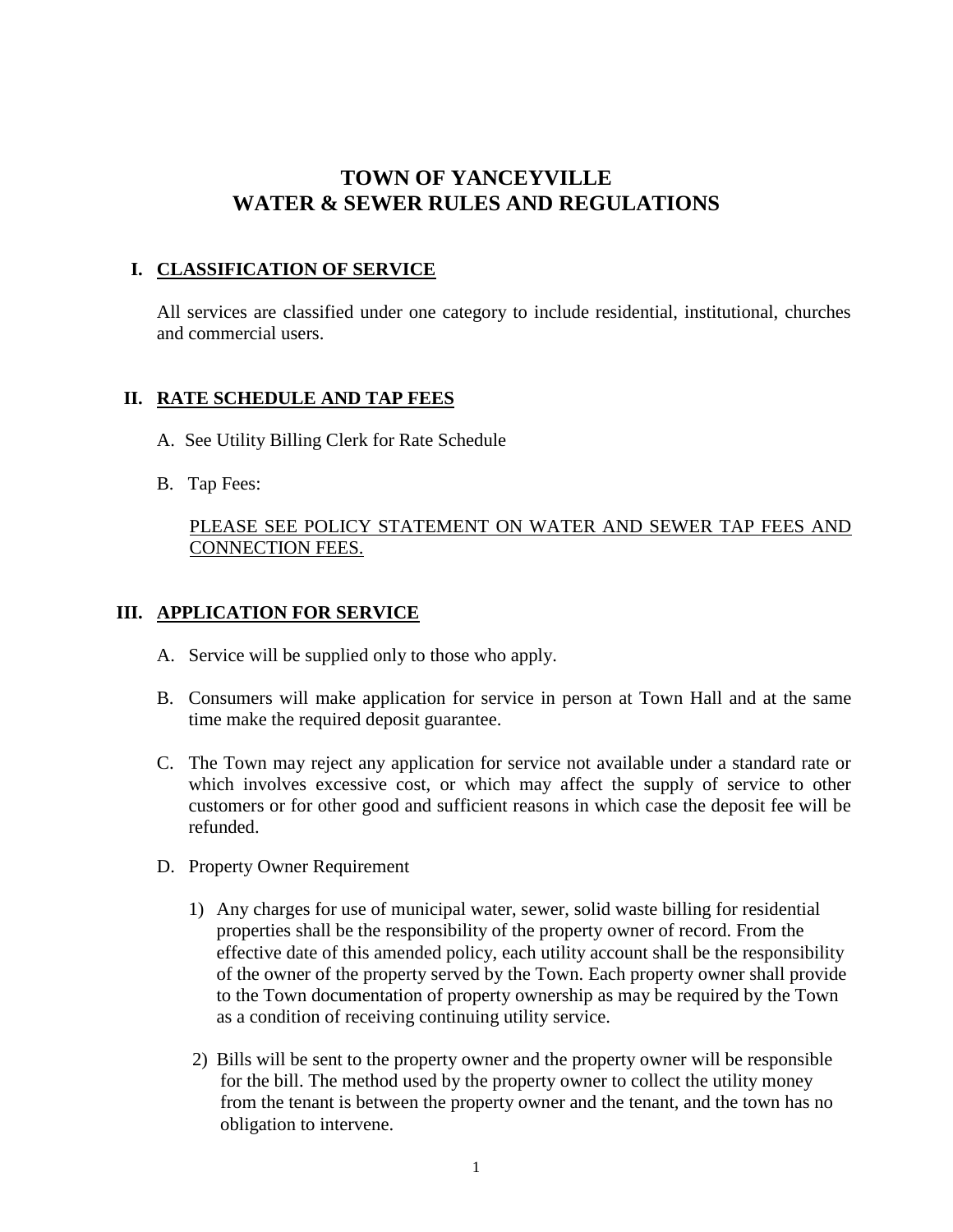- 3) For those tenants currently receiving utility billings, those tenants shall be entitled to continue to receive utility billings in their own name until that property shall be vacated by that tenant. Thereafter, the property owner must comply with Section A in order to establish an account.
- 4) Furthermore, in the event a current tenant who is receiving billings on either residential or commercial properties becomes delinquent in the payment of his utility bills and is disconnected from service, then the tenant forfeits his right to have future billings in his own name, his account will be closed, and the property owner will be responsible for establishing future accounts. The tenant in that circumstance will still be liable to the Town for all delinquency charges and other costs that were issued to their name.
- E. The Town may reject any application for service which an applicant is delinquent in payment of bills incurred for service previously supplied at any location, provided that when the owner of the premises has been served water and has not paid for the same, the Town shall not be required to render service to anyone at said location where the water was used until said water bill has been paid.
- F. The Town shall reject any application for service when the applicant is delinquent in the payment of previously incurred Town of Yanceyville ad volorem taxes, the Town shall not be required to render service to the applicant until said delinquent taxes have been paid.

# **IV. INITIAL OR MINIMUM CHARGE**

- A. The initial or minimum charge, as provided in the rate schedule, shall be made for each meter installed, regardless of location.
- B. Water furnished for a given lot shall be used on that lot only. Each consumer's service must be separately metered at a single delivery and metering point. Each commercial unit shall have a separate meter. All commercial use, including storerooms and stalls for business purposes, shall be metered separately from any residential use and vice versa, whether now in service or to be installed in the future.

# **V. TOWN'S RESPONSIBILITY AND LIABILITY**

- A. The Town shall run a service line from it's distribution line to the property line where the distribution line runs immediately adjacent and parallel to the property to be served, and for which a tap-on fee then in effect for each size of meter will be charged.
- B. The Town may install it's meter at the property line or, at the Town's option, On the consumer's property or in a location mutually agreed upon.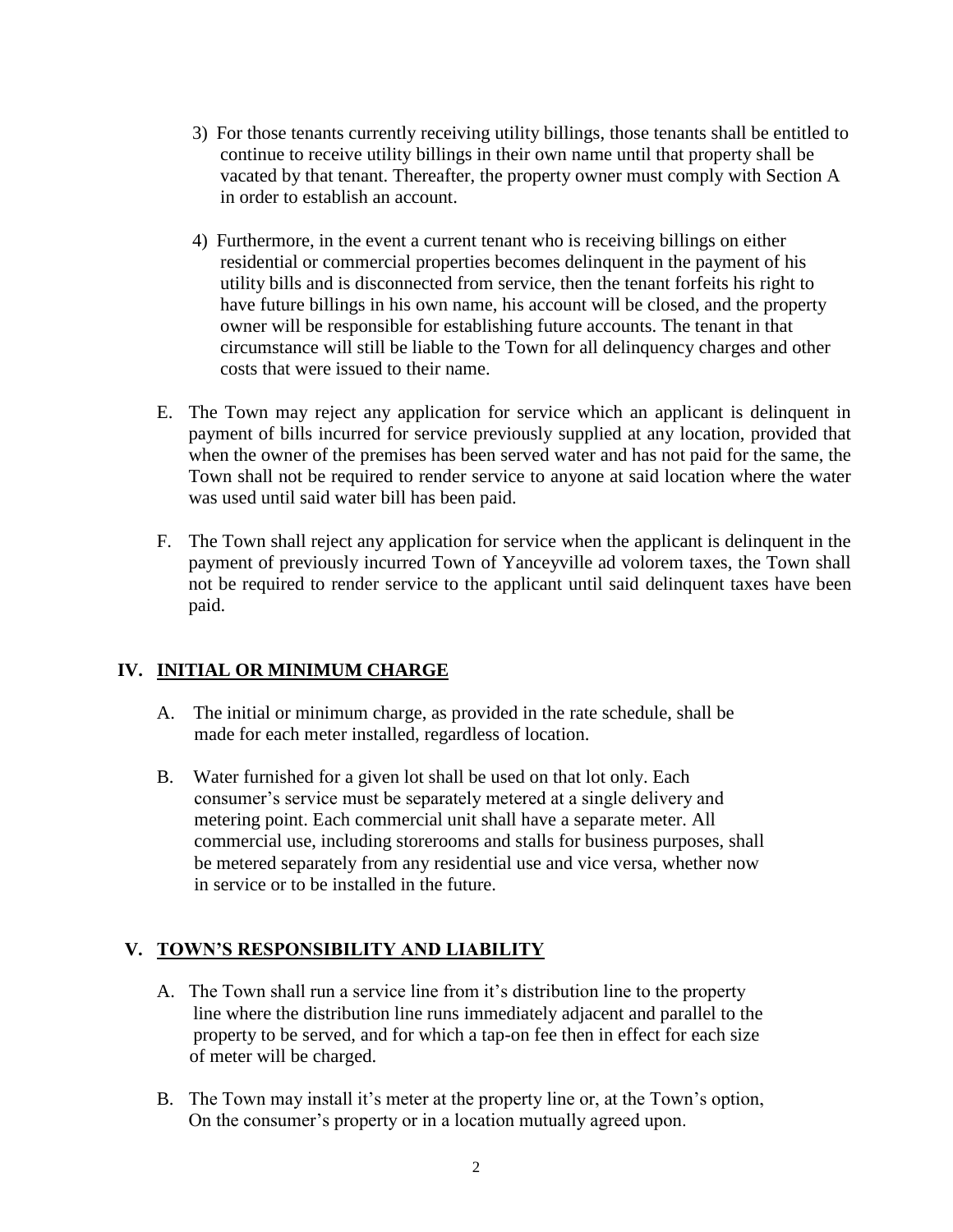- C. When two or more meters are to be installed on the same premises for different consumers, they shall be closely grouped and each clearly designated to which consumer applies.
- D. The Town does not assume the responsibility of inspecting the consumer's piping or apparatus and will not be responsible thereof.
- E. The Town reserves the right to refuse service unless the consumer's lines or piping are installed in such manner as to prevent cross-connections or backflow.
- F. The Town shall not be liable for damage any kind whatsoever resulting from water or the use of water on the consumer's property, unless such damage results from negligence on the part of the Town. The Town shall not be responsible for any damage done by or resulting from any defect in the piping, fixtures or appliances on the consumer's premises. The Town shall not be responsible for negligence of third persons or forces beyond the control of the Town resulting in any interruption of service.
- G. Under normal conditions, the consumer will be notified of any anticipated interruption of service.

# **VI. CONSUMER'S RESPONSIBILITY**

- A. Piping on the consumer's premises must be so arranged that the connections conveniently located with respect to the Town's lines or mains.
- B. If the consumer's piping on consumer's premises is so arranged that the Town is called upon to provide additional meters, each placing metering will be considered as a separate and individual account.
- C. Where meter is placed on premises of a consumer, a suitable place shall be provided by consumer for placing such meter – unobstructed and accessible at all times to the meter reader.
- D. The consumer shall furnish and maintain a private cutoff valve on the consumer's side of the meter; the Town shall provide a like valve on the Town's side of such meter.
- E. The consumer's piping and apparatus shall be installed and maintained by the Consumer at the consumer's expense in a safe and efficient manner and in accordance with the Town's rules and regulations and in full compliance with the sanitary regulations of the State of North Carolina.
- F. The consumer shall guarantee proper protection for the Town's property placed on the consumer's premises and shall permit access to it only by authorized representatives of the Town.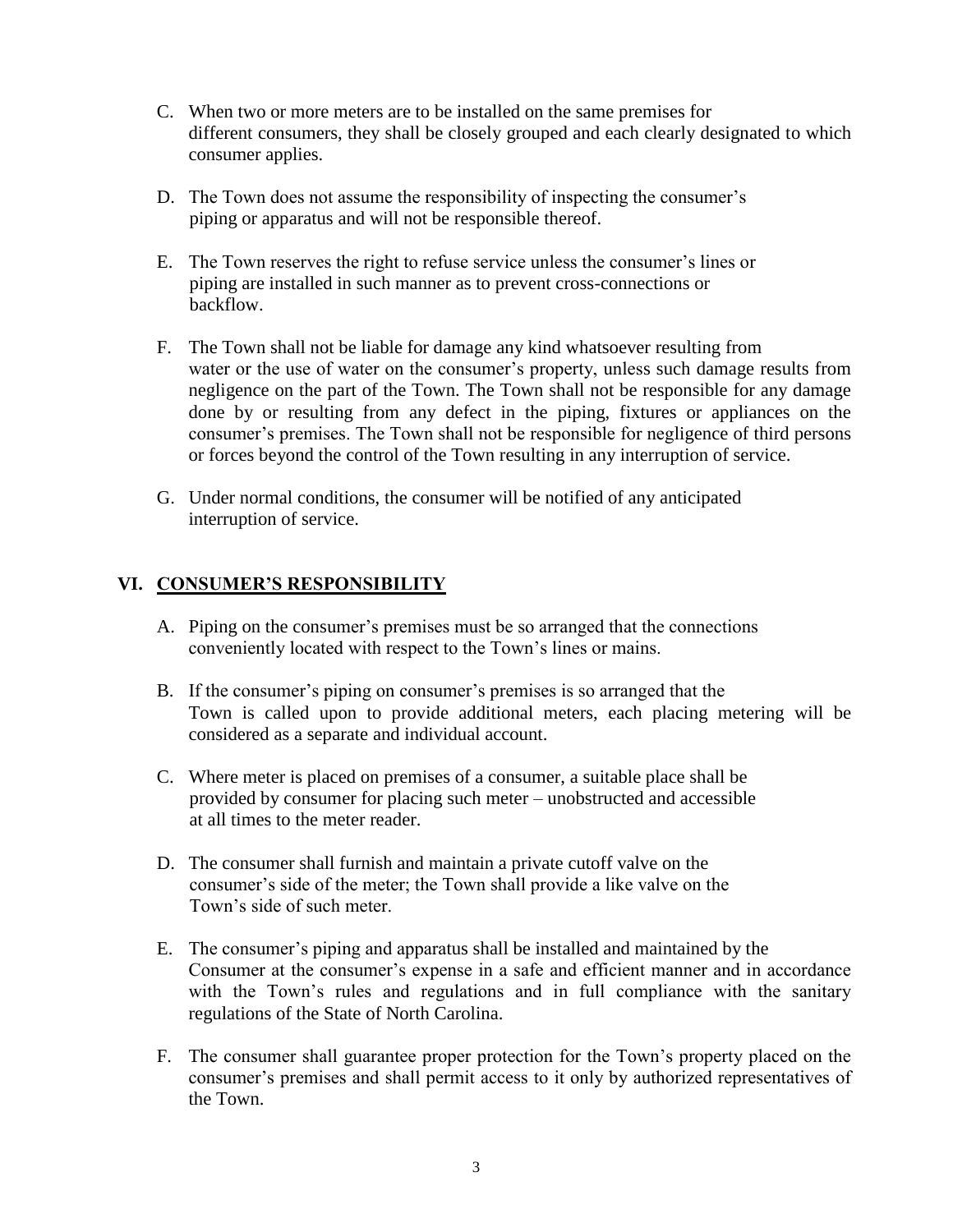- G. In the event that any loss or damage to the property of the Town or any accident or injury to persons or property is caused by or results the negligence or wrongful act of the consumer, his agents or employees, the cost of the necessary repairs or replacements shall be paid by the consumer to the Town; and any liability otherwise resulting shall be assumed by the consumer.
- H. The amount of such loss or damage or the cost of repairs shall be added to the consumer's bill; and if not paid, the Town may discontinue service.
- I. Per North Carolina General Statute 14-151.1, it is illegal for any unauthorized person to alter, tamper with, relocate, willfully damage, or bypass a water meter. It is illegal for any unauthorized person to reconnect a water meter after Town of Yanceyville personnel have disconnected it.

Tampering with any water or sewer structure, apparatus, or meter, is also subject to criminal charges. Any person violating these provisions may be found guilty of a Class 1 misdemeanor. Whomever if found guilty in civil action of violating these provisions shall be liable to the Town of Yanceyville in triple the amount of losses and damages sustained or \$500, whichever is greater.

The fact that water is turned on to any premises by an occupant thereof without the approval of Town of Yanceyville personnel shall not relieve such premises of liability for the unauthorized use of water and damage to Town property.

#### **VII. EXTENSIONS TO MAINS AND SERVICES**

- A. Water distribution lines and sewer collection lines to serve undeveloped Subdivisions will be handled as follows:
	- The developer will submit plans for review and approval by the Town, it's engineer and the state of North Carolina.
	- Lines will be installed in accordance with the approved plans.
	- The developer will assume the entire cost.
- B. Extensions outside the Town:

Extension of water and sewer collection lines outside the Town area will be handled as follows:

- The plans for the extension shall be submitted for review and approval by the Town, it's engineer and the state of North Carolina.
- The lines will be installed in accordance with the approved plans.
- The developer will assume the entire cost.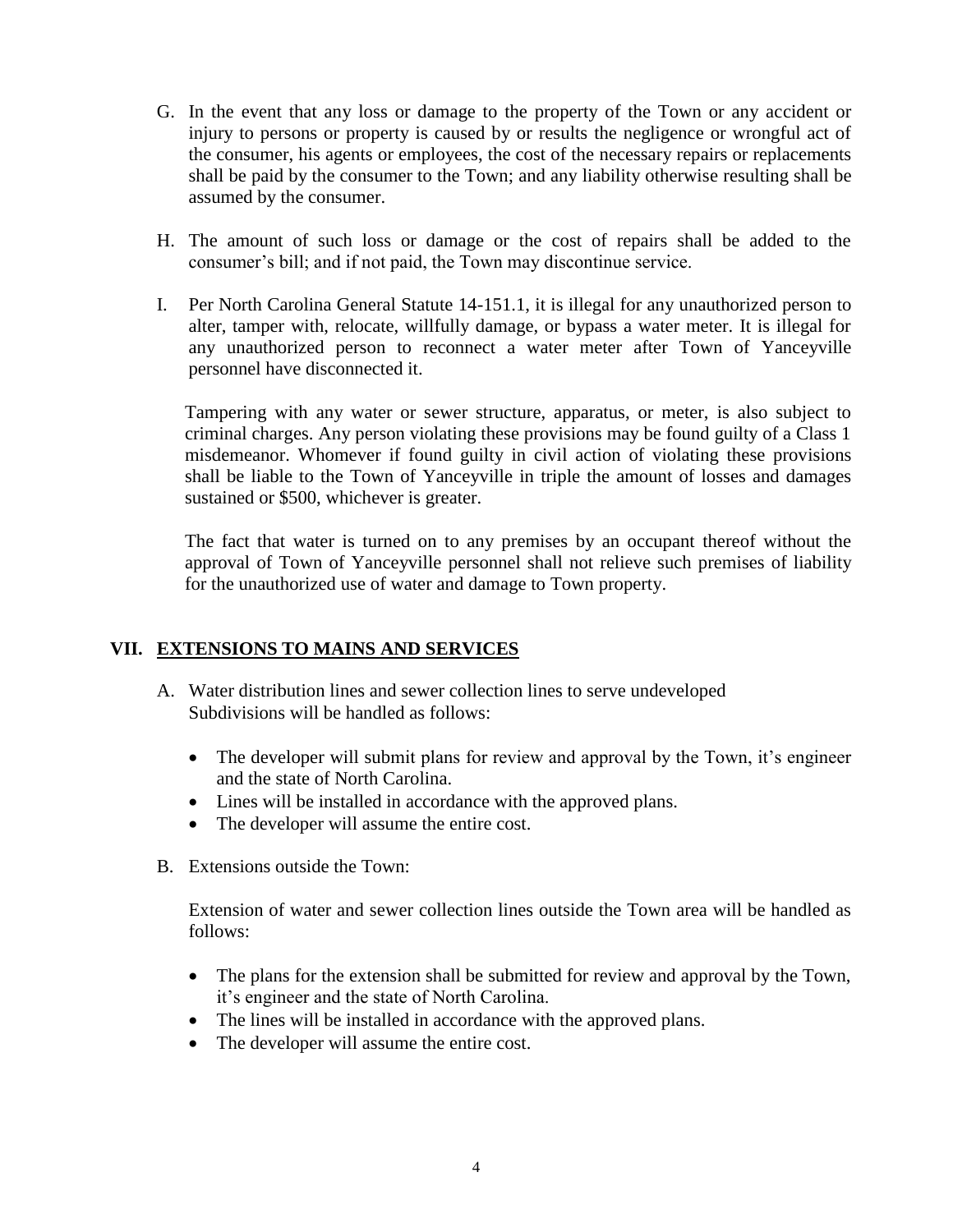#### **VIII. ACCESS TO PREMISES**

- A. Duly authorized agents of the Town shall have access at all reasonable hours to the premises of the consumer for the purpose of installing or removing Town property, inspecting piping, reading or testing meters or for any purpose in connection with the Town's service and facilities.
- B. Each consumer shall grant or convey or shall cause to be granted or conveyed, to the Town a perpetual easement and right of way across any property owned or controlled by the consumer wherever said perpetual easement and right of way is necessary for the Town water facilities and lines so as to be able to furnish service to the consumer.

# **IX. CHANGE OF OCCUPANCY**

- A. Not less than three [3] days notice must be given in person or in writing, at the Town's office, to discontinue service for a change of occupancy.
- B. The outgoing party shall be responsible for all water consumed up to the time of departure or the time specified for departure, whichever period is longer.

#### **X. METER READING – BILLING – COLLECTING**

- A. Meters will be read and bills rendered monthly; but the Town reserves the right to vary the dates or length of period covered, temporarily or permanently if necessary or desirable.
- B. Bills for water and sewer will be figured in accordance with the Town's published rate schedule then in effect and will be based on the amount consumed for the period covered by the meter readings.
- C. Charges for service commences when meter is installed and connection made, whether used or not.
- D. Readings from different meters will not be combined for billing, irrespective of the fact those said meters may be for the same or different premises, or for the same or different consumers or for the same or different services.
- E. Bills are rendered and become delinquent at the end of the month, thereafter whereupon service may be discontinued by the Town.
- F. A late fee will be added to delinquent accounts on the  $1<sup>st</sup>$  day of each month. If the last day of the month falls on a weekend (Saturday, Sunday), or a Town of Yanceyville observed holiday, a late fee will not be delinquent until after 5:00 p.m. of the next working business day. Nonpayment by  $5:00 \text{ PM}$  on the  $10^{\text{th}}$  each month will result in a nonpayment fee and be subject to disconnect if the  $11<sup>th</sup>$  of any month falls on a Friday or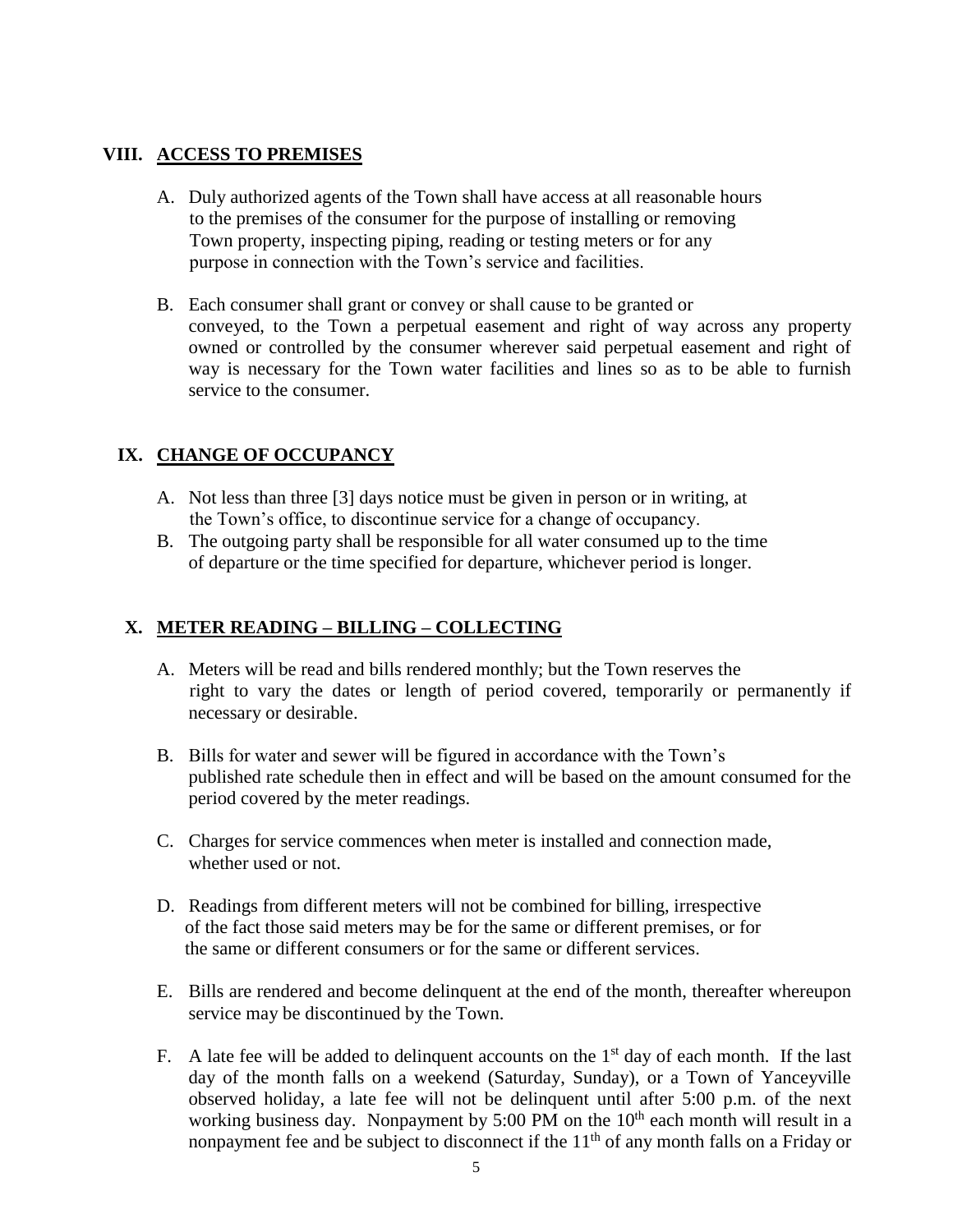before a Town observed holiday the Town shall not disconnect water until the following business day). Citizens can leave payments inside of designated drop box located beside the Municipal Building's front entrance outside of normal business hours or pay online with a credit card at www.yanceyvillenc.gov, but will be considered delinquent if not in the drop box or paid online by 5:00 p.m. of the due date.

- G. Failure to receive bills or notices shall not prevent such bills from becoming delinquent or relieve the consumer from payment.
- H. Public Enterprise Customer Billing Privacy amends NCGS 132-1.1 (amended 01-02) to provide that billing information compiled and maintained by a city or county or other public entity providing utility services in connection with the ownership or operation of a public enterprise is not a public record. Disclosure by a city or county of billing information is allowed if the information is 1. Useful or necessary in connection with the issuance of bonds or other obligations, 2. Necessary to assist in maintaining the integrity and quality of services or 3. Necessary to assist law enforcement or other public safety officers or judicial officers in the performance of their duties.

#### **XI. MASTER METER REQUIREMENTS FOR MULTIFAMILY DWELLINGS**

- A. Property owners of multifamily dwellings established after January 5, 2000, with five [5] or more units on one [1] parcel of property are required to install a master meter for water and sewer billing. Bills for usage will be mailed to the property owners. For the purpose of policy, the definition of unit is a manufactured home, apartment, town house, duplex or condominium.
- B. It is the responsibility of the property owner to purchase and install master meters.
- C. The Town, when requested, will provide technical assistance in placement of master meters.

#### **XII. SUSPENSION OF SERVICE**

- A. When services are discontinued and all bills are paid, any deposit will be refunded.
- B. Upon suspension of service for nonpayment of bills, the deposit will be applied by the Town toward settlement of the account. Any balance will be refunded to the consumer; but if the deposit is not sufficient to cover the bill, the Town may proceed to collect the balance in the usual way provided by law for the collection of debts.
- C. Service suspended for nonpayment of bills will be restored only after bills are paid in full, redeposit made, and a nonpayment fee is paid for each meter reconnected.
- D. The Town reserves the right to discontinue its service without notice for the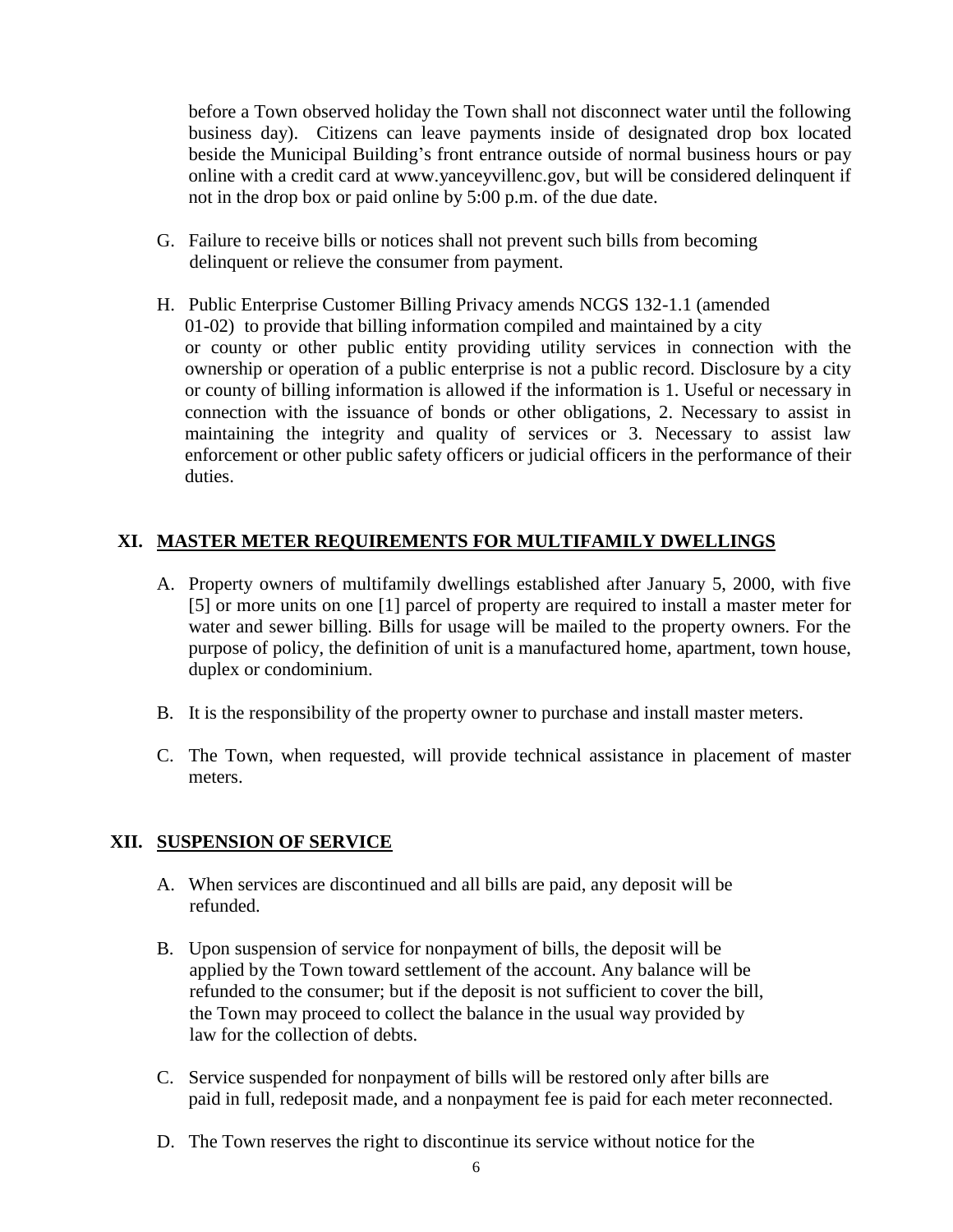following additional reasons:

- To prevent fraud or abuse
- Consumer's willful disregard of the Town's rules
- Emergency repairs
- Insufficiency of supply due to circumstances beyond the Town's control
- Legal procedures
- Direction of public authorities
- Strike, riot, fire, flood, accident or any unavoidable cause
- E. The Town may, in addition to prosecution by law, permanently refuse service to any consumer who tampers with a meter or other measuring device.

# **XIII. COMPLAINTS – ADJUSTMENTS**

- A. If the consumer believes the bill to be in error, they shall present their claim, in person, at the Town's office before the bill becomes delinquent. Such claim if made after the bill has become delinquent shall not be effective in preventing interruption of service as heretofore provided. The consumer may pay such bill under protest and said payment shall not prejudice claim.
- B. The Town will make a special meter readings at the request of the consumer for a fee of \$5.00 provided, however, that if such special reading discloses that the meter was overread, no charge will be made.
- C. Meters will be tested at the request of the consumer upon payment to the Town of the actual cost to the Town of making the test provided; however, that if the meter is found to overregister beyond 100 per centum of the correct volume, no charge will be made.
- D. If the seal of a meter is broken by other than the Town's representative or if the meter fails to register correctly or is stopped for any cause; the consumer shall pay an amount estimated from the record of their previous bills and/or from other proper data.
- E. The Town will give each customer a credit or leak adjustment **once** per each **twelve month (12) period**. The adjustment will be made to the Sewer amount (or 42 % of the water amount) on the high bill. To receive a credit the property owner must provide, a receipt of repairs from a licensed plumbing contractor, or a receipt of materials used for self-repair accompanying a signed Leak Adjustment Form as the result of a leak, and must be presented to the Utility Billing and Collections Clerk.

Permitted Mobile Home Parks having one master meter owned by the town that serves multiple privately owned meters within the park may be eligible for a credit or leak adjustment **once** per each **twelve month (12) period** for each privately owned meter. Provided that the parks operator submits a monthly up to date report of each privately owned meters usage.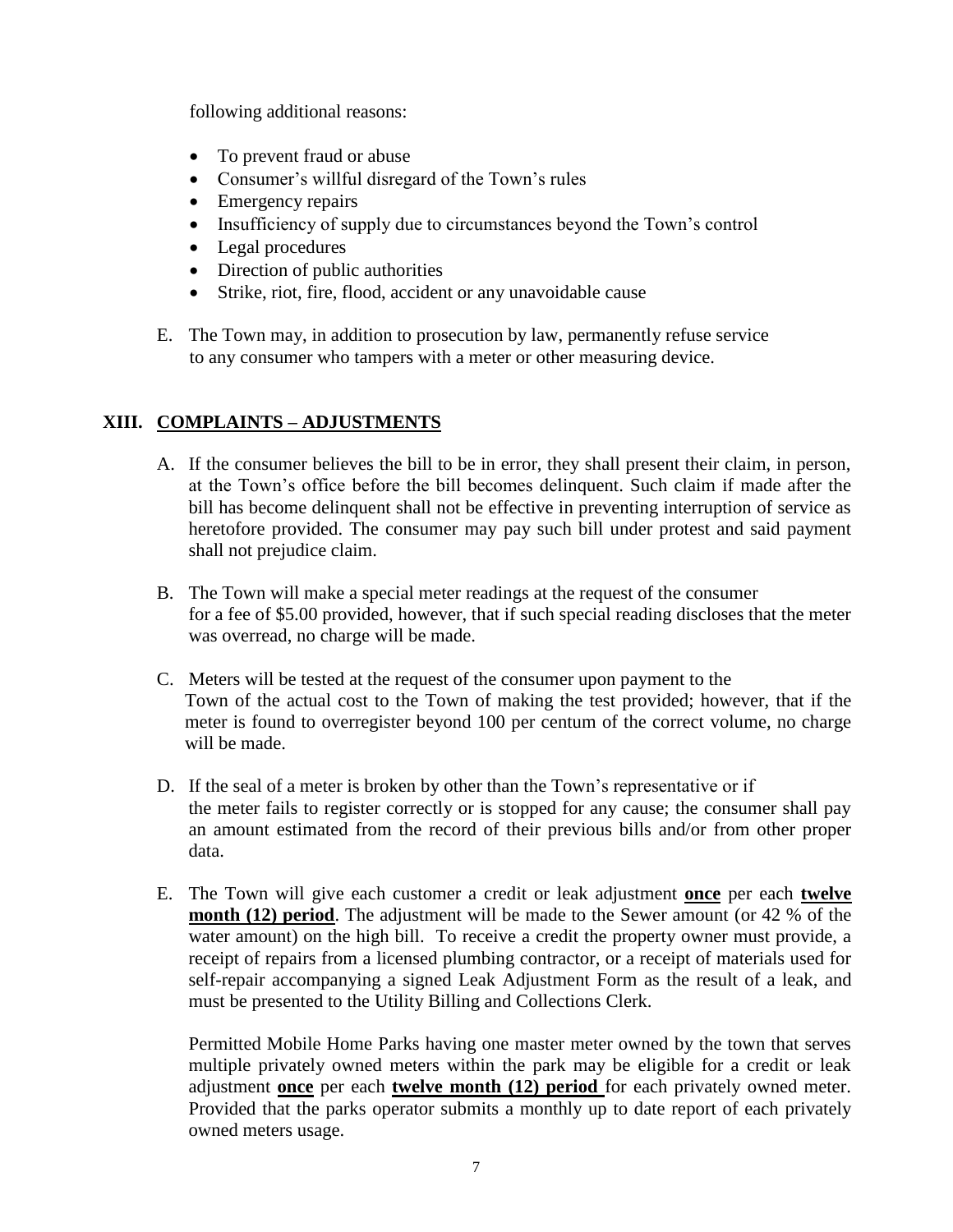**Note** – a leak adjustment will not be made if the Town notifies a customer of a leak and the customer requests no interruption in service.

F. If, as a result of a leak, a **residential** customer receives a leak adjustment according to Section XIV (E), and the resulting balance remains between \$200 and \$5,000, the customer is eligible to receive a payment arrangement with the Town. The arrangement will consist of four (4) even payments made consecutively beginning with the current billing cycle due date. In addition to past due arrangement, the current and future monthly bills must be paid in full. Failure to make any one of the four payments by the normal payment cycle, will be subject to disconnect and the past due amount will be due in full.

If, as a result of a leak, a **commercial** customer receives a leak adjustment according to Section XIV (E), and the resulting balance remains between \$1,000 and \$5,000, the customer is eligible to receive a payment arrangement with the Town. The arrangement will consist of four (4) even payments made consecutively beginning with the current billing cycle due date. In addition to past due arrangement, the current and future monthly bills must be paid in full. Failure to make any one of the four payments by the normal payment cycle, will be subject to disconnect and the past due amount will be due in full.

In the event that any customer's bill, after adjustments, remains over \$5,000, the customer is eligible for additional payment arrangements with the Town. The customer would have to appear before a committee consisting of the Mayor, Mayor Pro-tem, and Town Manager, to request additional payment arrangements not outlined in this Policy. These meetings will be scheduled on an as needed basis.

**Note** – No payment arrangement shall be extended longer than 24 months

- G. If a customer is still not satisfied or unable to make the payment arrangements as described in F, as part of an appeals process, a customer may appeal to the Town Council during a regularly scheduled meeting.
- H. All changes to the adjustment policy and payment arrangement policy are retroactive and may be applied to past cases of high water bills.
- I. Adjustments are made for swimming pools **provided**: the customer notifies the Town. The Town will read the meter prior to water being pumped and again after the pool is filled. Adjustment for sewer charges will be made based on the usage recorded for filling swimming pools.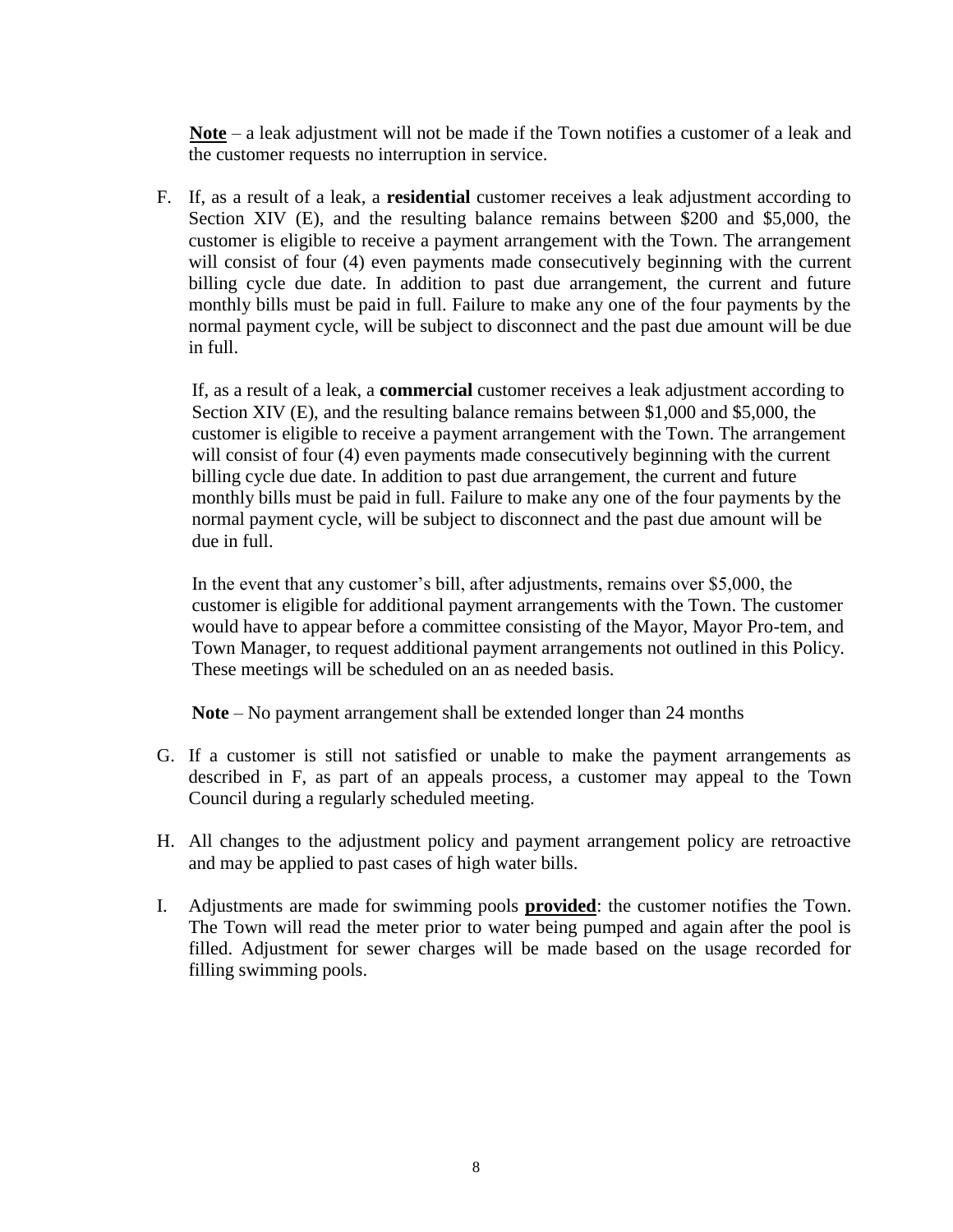# **XV. CONNECTION REQUIREMENTS**

- A. Every person owning a house, building or other structure used for human habitation or occupancy in the town and located on a lot which abuts or adjoins a street or alley along which is located a public sanitary sewer, which is accessible within two hundred [200] feet of such lot, and a water line, which is accessible within two hundred [200] feet of such lot, shall make an approved water and sewer connection with such house, building or structure; provided, however, that no person shall be required to cross the private property of any other person to make such water and sewer connection.
- B. Every house, building or other structure used for human habitation or occupancy in the town which is located on a lot where no public sanitary sewer line is accessible, as defined in subsection A. of this section, shall be connected to a septic tank approved by the state board of health.
- C. No person shall maintain, use or operate any privy, cesspool or any other means or system of sewage disposal within the town, except as provided in this section.
- D. If, for any reason, a sewage collection, treatment, and disposal system is found to be nonrepairable, or is no longer required, the system shall not be used, and will be required to have any contents removed, collapse any components and backfill, or otherwise secured as directed by the Caswell County Environmental Health Department to protect health and safety.

#### **XVI ABRIDGEMENT OR MODIFICATION OF RULES**

- A. No promise, agreement or representation of any employee of the Town shall be binding upon the Town except as it shall have been agreed upon in writing, signed and accepted by the acknowledged officers of the Town.
- B. No modification of rates or any of the rules and regulations shall be made by any agent of the Town.

#### **XVII. ADOPTION OF RULES**

- A. Until further order of the Town Council, the rules and regulations as the same are hereinabove set out are hereby adopted as of this date hereof to become effective on and after October 4<sup>th</sup>, 2011.
- B. The aforesaid rules and regulations may be amended at any legally convened meeting of the Town Council.

Approved this the 4<sup>th</sup> day of October, 2011. Amended on December 2<sup>nd</sup>, 2014 Amended on February 3rd, 2015 Amended on August 2nd, 2016 Amended on February 7<sup>th</sup>, 2017